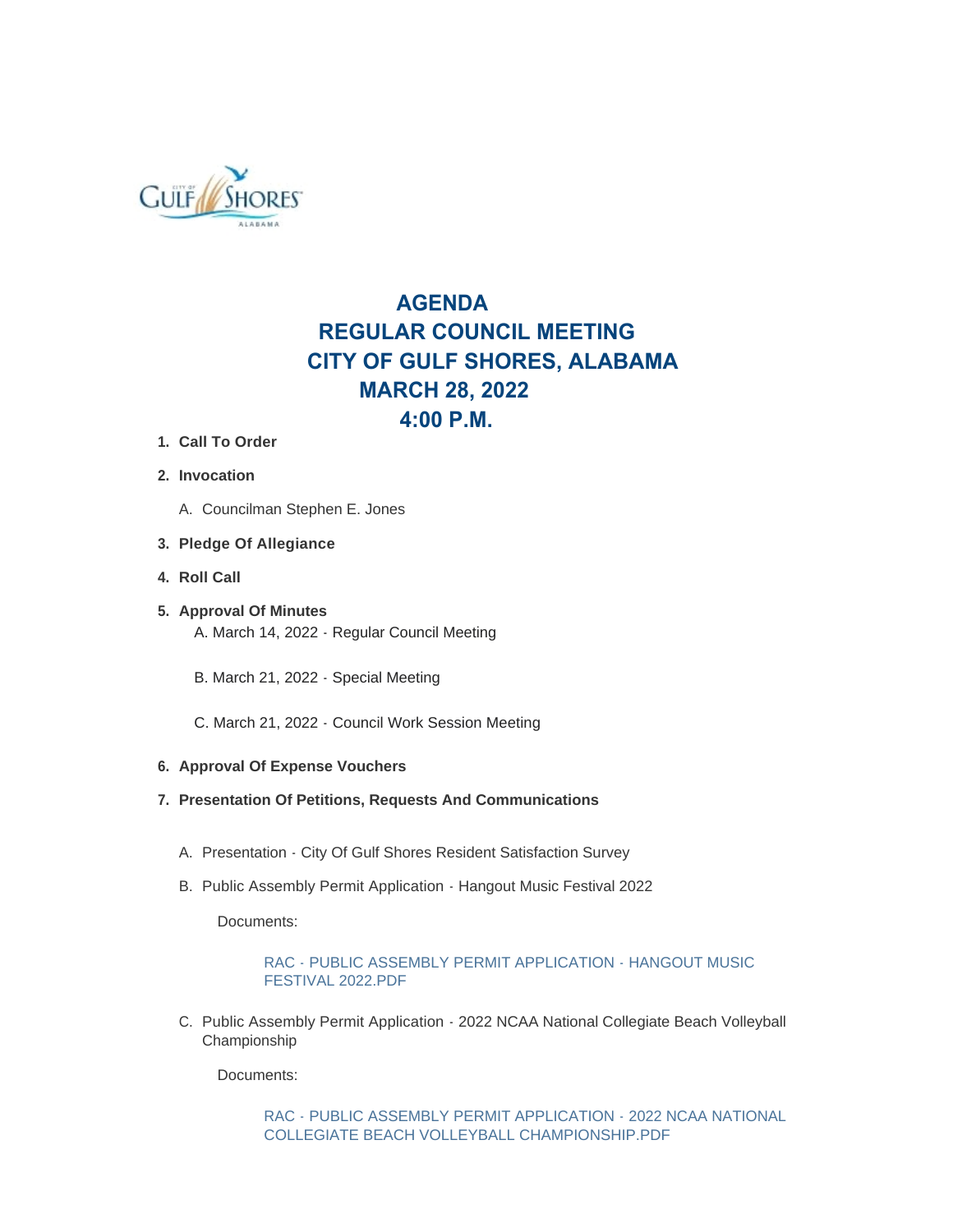D. Public Assembly Permit Application - 2022 Good Life Bicycle Ride

Documents:

[RAC - PUBLIC ASSEMBLY PERMIT APPLICATION - 2022 GOOD LIFE](https://www.gulfshoresal.gov/AgendaCenter/ViewFile/Item/9894?fileID=21646)  BICYCLE RIDE.PDF

E. Public Assembly Permit Application - USTA Alabama State Tennis Tournament

Documents:

[RAC - PUBLIC ASSEMBLY PERMIT APPLICATION - USTA ALABAMA](https://www.gulfshoresal.gov/AgendaCenter/ViewFile/Item/9895?fileID=21647)  STATE TENNIS TOURNAMENT.PDF

#### **New Business 8.**

A. Resolution - Authorize Professional Services Contract - Walcott Adams Verneuille -GSCS Project

Documents:

#### [RESO - AUTHORIZE PROFESSIONAL SERVICES CONTRACT - WALCOTT](https://www.gulfshoresal.gov/AgendaCenter/ViewFile/Item/9903?fileID=21654)  ADAMS VERNEUILLE - GSCS PROJECT.PDF

B. Resolution - Authorize Professional Services Contract - Goodwyn, Mills And Cawood, Inc. - GSCS Project

Documents:

[RESO - AUTHORIZE PROFESSIONAL SERVICES CONTRACT - GOODWYN,](https://www.gulfshoresal.gov/AgendaCenter/ViewFile/Item/9901?fileID=21652)  MILLS AND CAWOOD, INC. - GSCS PROJECT.PDF

C. Resolution - Authorize Professional Services Contract - Volkert, Inc. - GSCS Project

Documents:

[RESO - AUTHORIZE PROFESSIONAL SERVICES CONTRACT - VOLKERT,](https://www.gulfshoresal.gov/AgendaCenter/ViewFile/Item/9902?fileID=21653)  INC. - GSCS PROJECT.PDF

D. Resolution - Accept Professional Services Proposal - Overstreet And Associates - West 6th Street Beach Access Imp.

Documents:

# [RESO - ACCEPT PROFESSIONAL SERVICES PROPOSAL - OVERSTREET](https://www.gulfshoresal.gov/AgendaCenter/ViewFile/Item/9897?fileID=21648)  AND ASSOCIATES - WEST 6TH STREET BEACH ACCESS IMP..PDF

E. Resolution - Authorize Task Order - Olsen Associates - Cultural Resources Assessment Survey

Documents:

[RESO - AUTHORIZE TASK ORDER - OLSEN ASSOCIATES - CULTURAL](https://www.gulfshoresal.gov/AgendaCenter/ViewFile/Item/9904?fileID=21655)  RESOURCES ASSESSMENT SURVEY.PDF

Resolution - Award Bid - Asphalt Services, Inc. - Roundabout Project F.